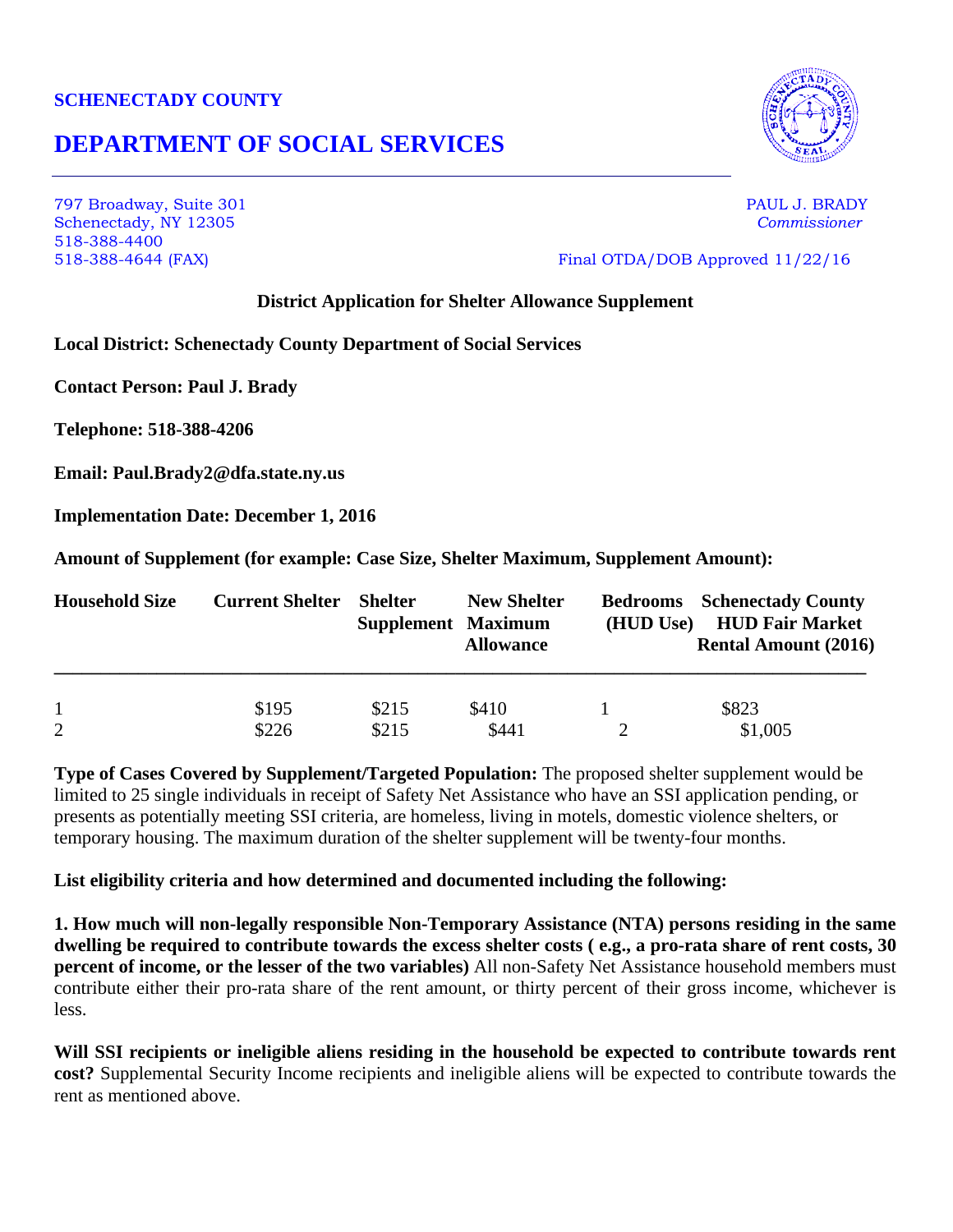**If so, how will this amount be determined?** Supplemental Security Income recipients will be required to contribute either their pro-rata share of the rent, or thirty percent of their gross income whichever is less. All adults living in the dwelling will be required to verify their income. If an ineligible alien is residing in the household we will make a determination of contribution toward the rent based on reported income. If there is no reported income, no contribution will be required. Failure of a non-Safety Net Assistance household member to verify their income without good cause will result in a supplement denial or loss of eligibility.

**2. How will contributions towards rent from individuals outside the household be verified and what standards will be applied in determining whether such contributions can be sustained in the future?** Contributions towards rent from members outside the household will be verified by a statement from the recipient and from the individual making the contribution. The statement which will be required to be in writing must include information as to whether or not it is a one-time payment, or if more often the frequency, amount and expected duration of the payment.

**How will the district assure that third party contributors are not legally responsible relatives?** The recipient must be eligible for Safety Net Assistance in order to participate in the shelter supplement program. We verify the relationship of household members as part of the eligibility process and third party contributions will not be allowed from legally responsible relatives.

**3. Will the district require that there be a court proceeding concerning the nonpayment of shelter costs prior to the individual being determined eligible for supplemental shelter payments?** Not applicable to our plan. Our shelter supplement proposal will not address issues of back rent. Therefore we will not require any form of court proceeding. In those unusual circumstances where a client applying initially has arrears, existing public assistance rules governing arrears will be followed.

**If not, how will the district determine that the shelter arrears are legitimate and the responsibility of the TA recipient?** Not applicable see # 3 above.

**4. How will co-tenant of record lease arrangements be handled?** The Safety Net recipient must be the tenant or co-tenant of record as designated by the landlord on order to be eligible for the shelter supplement program. Households that include both Safety Net and Family Assistance or Safety Net Maintenance of Effort (MOE) individuals will be budgeted as appropriate in regard to Temporary Assistance Regulations for co-op budgeting.

**Will leases be required of all tenants of record?** Leases will not be required of shelter supplement program participants. However, temporary assistance rules regarding documentation of shelter expenses including the verification of tenant of record status will be followed. This will typically be accomplished through a landlord collateral form.

**5. Will shelter arrears for shelter supplementation cases be limited in monetary amount (e.g., \$3,000) or to a specific time period (e.g., six months of arrears)?** The structure of the Schenectady County proposal will not have a component to address shelter arrears.

**If yes, please detail:** Not applicable

**6. How will the district handle modifications (e.g., moves, rent increases, etc)?** Any changes in the amount of the rent, moves, and changes in income or household composition will require a reassessment of eligibility for continuation in the shelter supplement program. Depending on the circumstance, the amount of the shelter supplement will be adjusted accordingly.

**What standards will be followed in determining whether supplementation will continue following a move?** Continuation of the shelter supplement will be predicated on affordability, compliance with program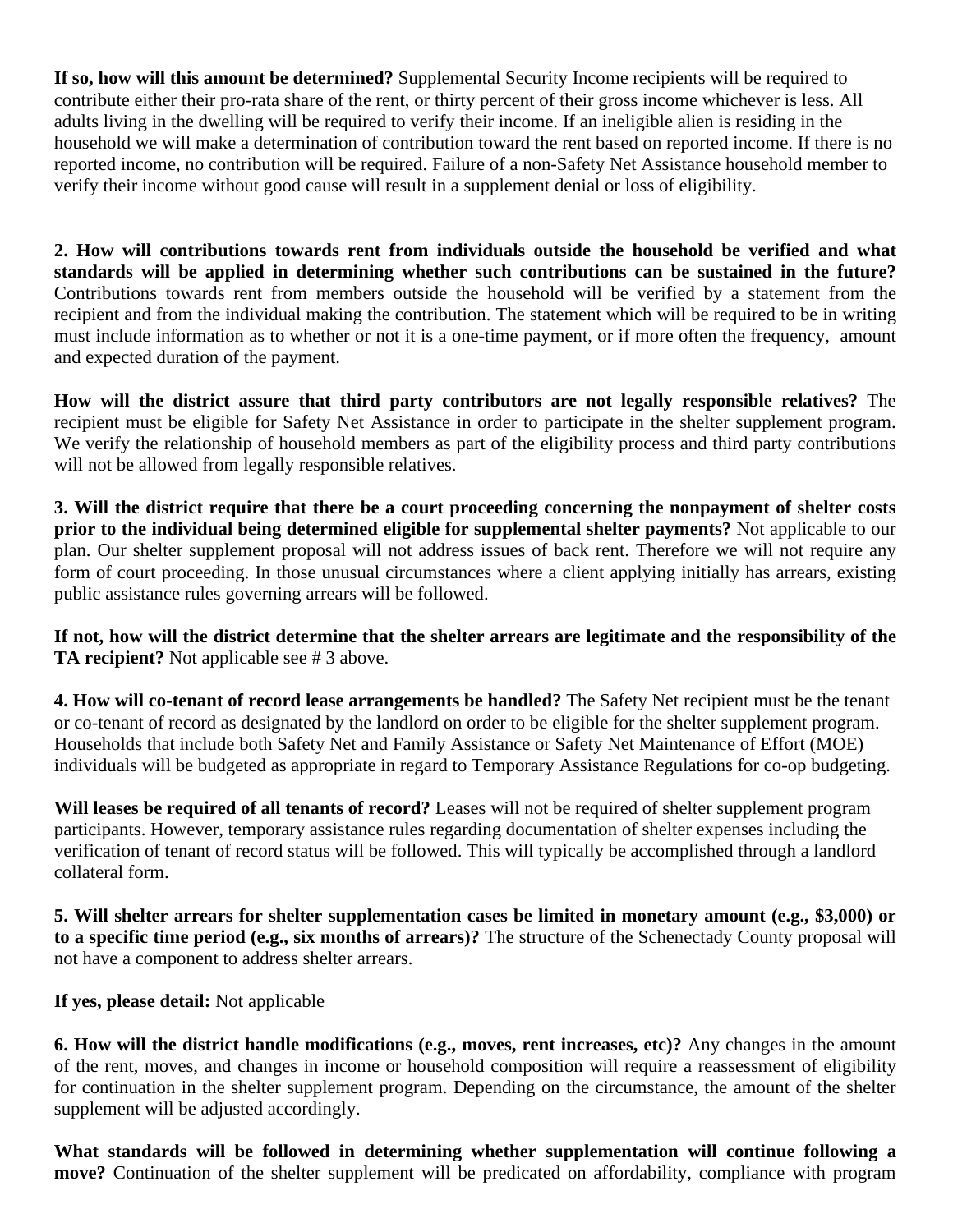requirements and continued Safety Net eligibility. Individuals who chose to move for any reason other than health and safety, or issues beyond their control, must move into a shelter unit which can be afforded based to the shelter allowance and supplement.

**Will the district require the recipient of the supplemental shelter allowance to report changes related to the supplemental allowance timely, as a condition of eligibility for the allowance?** Yes all changes in circumstances must be reported in a timely manner.

**7. Will any local forms be used to facilitate the supplementation process?** Not at this time. If experience with the process leads to the development of any forms we will share them with OTDA for consideration and approval prior to use.

**If so, copies must be provided with the plan.** Not applicable.

**8. Will there be any health and safety standards regarding the housing that must be met prior to paying supplemental allowances or arrears?** The housing units which will be part of the shelter supplement program must at a minimum meet the local city/town codes.

**9. Will the supplemental allowance be time limited in any way?** Presuming the program participant meets all conditions of eligibility, the shelter supplement will be limited to twenty-four months.

**10. Will the supplementation process include a onetime incentive payment to the landlord?** No.

**11. How will the district ensure that the existence of the supplement does not adversely affect the ability of non-TA recipient individuals or childless couples (i.e. low income working individuals or childless couples) to find and retain affordable housing?** Because the small number of program participants and the relatively short duration of the proposed shelter supplement program, the Schenectady County Department of Social Services does not anticipate any adverse effect on the non TA population seeking and retaining affordable housing.

## **Length of Time Supplement Offered to Individual Cases: (e.g. 3 months, 6 months, indefinitely etc.)**

2 year time limit

**Estimate of Cost Savings/Neutrality (Show all calculations):**

| <b>Household Size</b>                     |          | $\overline{2}$ |                |
|-------------------------------------------|----------|----------------|----------------|
| <b>Shelter Max</b>                        | \$195    | \$226          |                |
| <b>Proposed Supplement</b>                | \$215    | \$215          |                |
| <b>New Shelter Amount</b>                 | \$410    | \$441          |                |
| <b>Annual Cost of Increase (per case)</b> | \$2,580  | \$2,580        |                |
| <b>Total Annual Cost (per case)</b>       | \$4,920  | \$5,292        | Average \$5106 |
| <b>Total Annual Cost (25 cases)</b>       | \$127650 |                |                |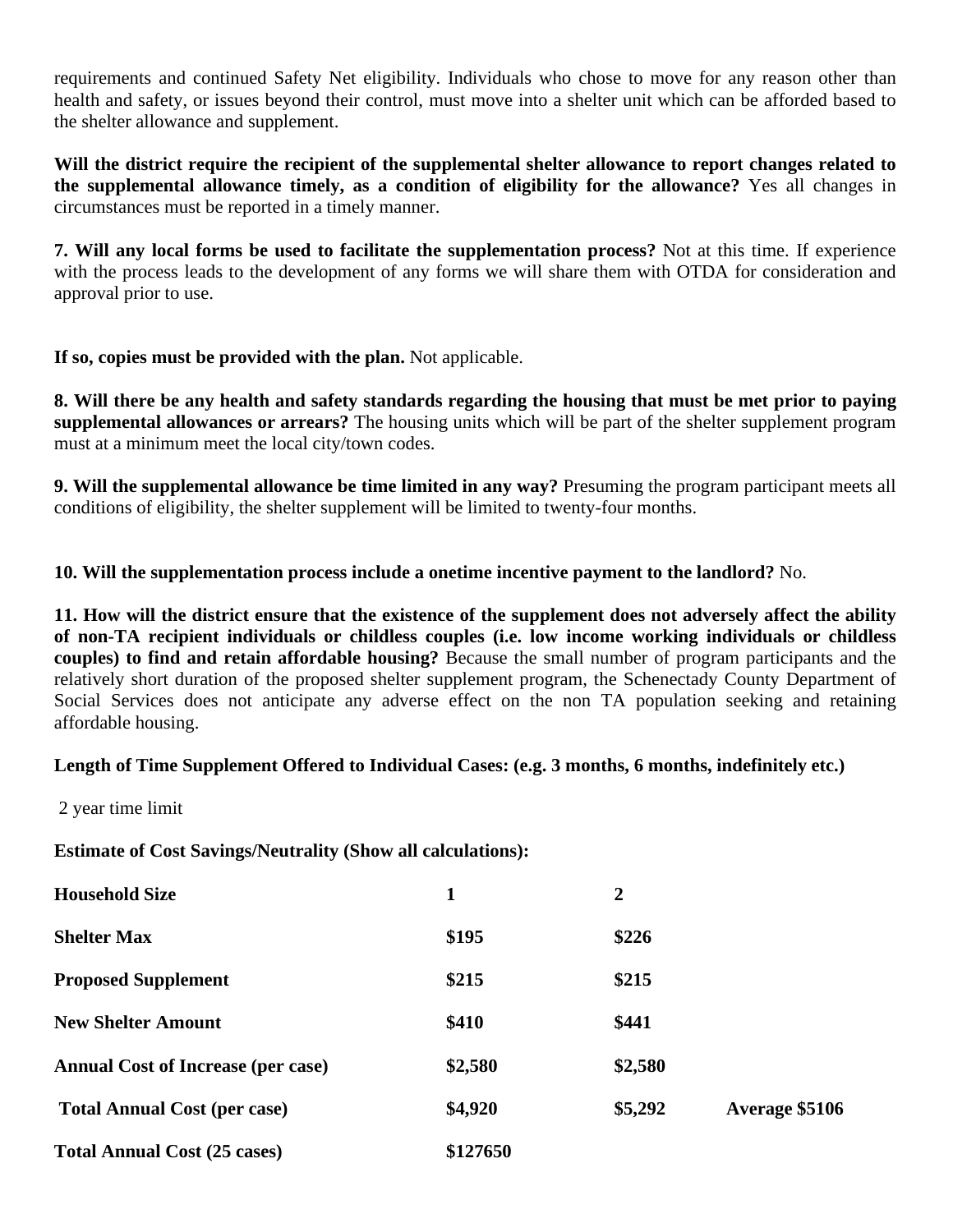| <b>Monthly Cost of Temp Housing (per case)</b> | \$1650                    |                    |
|------------------------------------------------|---------------------------|--------------------|
| <b>Families in Shelter</b>                     | 25                        |                    |
| <b>Cost Per Month</b>                          | \$41250                   |                    |
| <b>Cost Per Year</b>                           | \$495,000                 |                    |
| <b>Gross Savings</b><br>\$367, 350             | <b>State</b><br>\$106,532 | Local<br>\$260,819 |
|                                                |                           |                    |

As we have already mentioned the proposed shelter supplement plan of the Schenectady County Department of Social Services would be limited to 24 months in duration. We would specifically target those single individuals and childless couples in receipt of Safety Net Assistance living in motels, temporary shelters, domestic violence shelters and the like who are also potentially eligible for Supplemental Security Income benefits. Our program would be a partnership between our office and Bethesda House, a provider of shelter services in our community and contractor we engage to provide case management services to assist single and childless couples find permanent housing. Bethesda House also possesses the capacity to assist individuals in applying for Supplemental Security Income benefits. Our proposal would be to provide the shelter supplement until such time as the individual/childless couple has secured the SSI benefit. We anticipate the twenty –four month duration of the program will be sufficient to have a Supplemental Security Income application determined. If the application for SSI is unsuccessful, the client fails to follow through with the application process the shelter supplement will be terminated. If the recipient fails to maintain eligibility for Safety Net Assistance the shelter supplement will be terminated.

 Purpose/Justification (Provide relevant statistics): Like many counties across New York Schenectady County has seen a fairly dramatic increase in the instances of homelessness in the past three to five years. We have seen not only the numbers of homeless more than double since the beginning of 2016, but we have seen the average length of stay increase as well. We do have shelter beds within the county, but unfortunately those beds are filled to capacity and the result is that the overflow ends up in hotels and motels around the capital district. This problem is particularly exacerbated in the winter period by Code Blue mandates to provide housing. In addition, by placing individuals outside our immediate county we create obstacles related to transportation, access to service providers and the like. If we can secure permanent housing within the community those obstacles can be overcome.

 As was noted in our plan the shelter allowance for a single here in Schenectady County amounts to \$195 dollars per month. Even combining the shelter allowance with the standard of need a single individual in Schenectady County receives approximately \$353 per month in assistance without an energy allowance. This figure covers about half the cost of fair market housing in the community. As a consequence, securing and maintaining permanent housing as a single individual in receipt of public assistance is a formidable challenge. Often individuals by necessity have to double and triple up in order to afford housing. According to the 2016 Fair Market Rental Analysis conducted by the Office of Management and Budget for Schenectady County, an efficiency apartment costs approximately \$685 per month. A single bedroom apartment according to this same report rents for \$823 per month. Looking at what is available within the context of a public assistance grant one can see that as a single adult or childless couple renting an apartment in Schenectady County will be a difficult task. When you combine that with a population that meets SSI criteria and is not employable, housing prospects are very dim.

We believe by having the shelter supplement program it expands the continuum of options for securing housing specifically for the SSI related population. As has been described, we will partner with Bethesda House a community based provider of housing and other support services here in Schenectady County. We will make